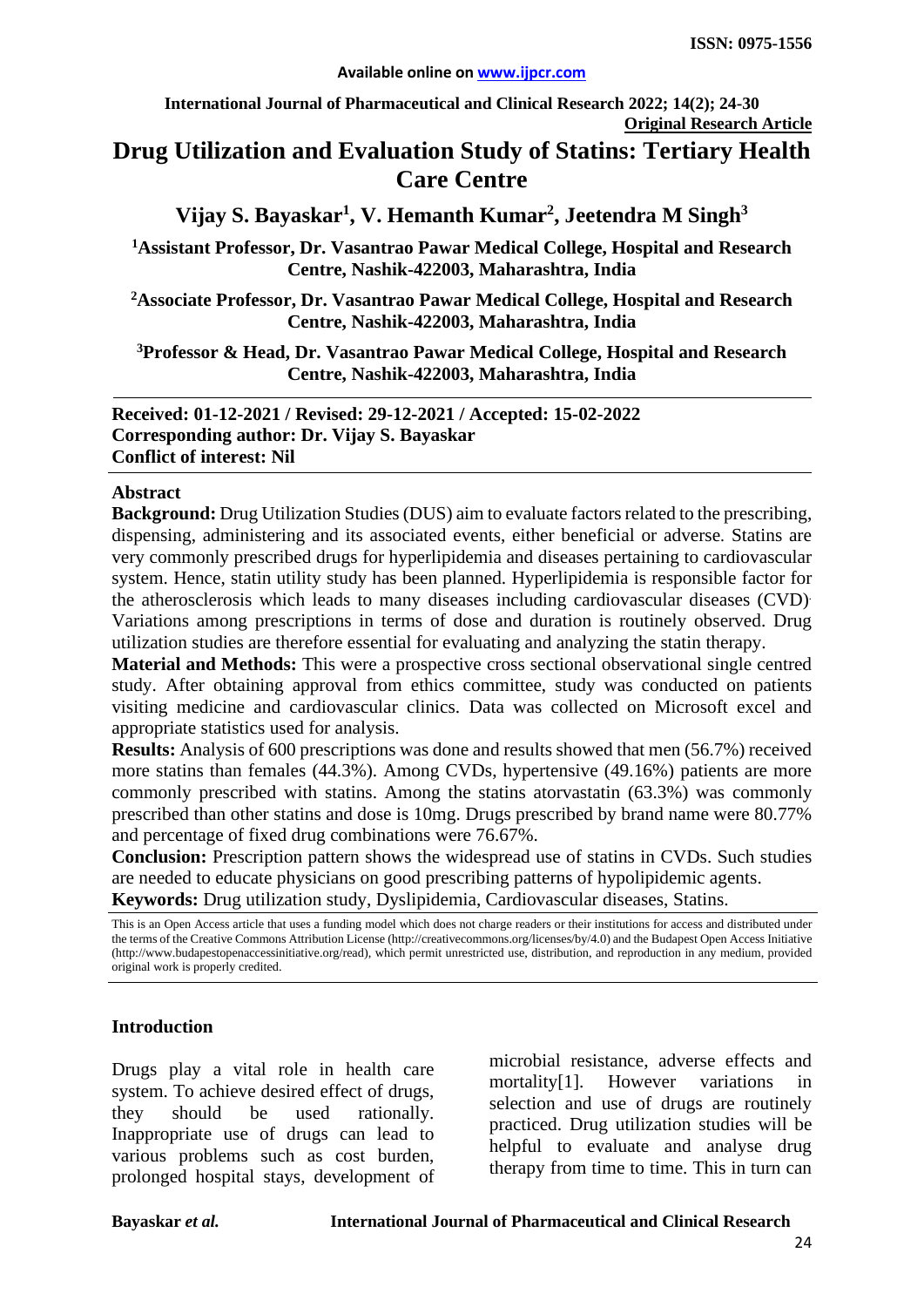be useful to practicing physicians in drug prescription[2].

Cardiovascular Diseases (CVD) were responsible for 17.9 million deaths worldwide in 2019. Ischemic heart disease (IHD) contributes 85% deaths out of total deaths that occur due to CVD[3]. The development of atherosclerotic CVD (ASCVD) involves variety of biological processes, behavioural factors, and high plasma cholesterol levels which are thought to play a primary causative role[4].

Dyslipidemia is one of the major risk factors associated with atherosclerosis. Indeed, it is responsible for conditions such as coronary heart disease, ischemic cerebrovascular disease and peripheral vascular diseases. Available treatment options for dyslipidemia involves the use of statins, which are considered highly effective in lowering the cholesterol level. Among all the lipid lowering agents, 3 hydroxy-3-methylglutaryl-coenzymeA

(HMG COA) reductase inhibitors (Statins), are a preferred first choice drugs to treat dyslipidemia. They are used due to their high efficacy in reducing LDL-Cholesterol (LDL-C) level. On an average, administration of statins helps to lower LDL-C by 20% to 60%. In addition to lowering cholesterol, statins are shown to decrease risk of coronary events, myocardial infarction and heart failure[5].

Therefore, Drug utilization studies for statins is essential for evaluating and analyzing their therapy. These drug utilization studies are useful to know the prescribing patterns. The present study is aimed to know prescribing pattern of statin, doses of statins in patients treated in Pravara Rural Hospital, Loni.

### **Materials and methods:**

A prospective cross sectional observational single centred study was conducted on patients visiting medicine and cardiovascular clinics of Pravara rual hospital, Loni. The study period is of two years from October 2016- October 2018. Institutional ethics committee permission was obtained prior to conduction of study.

Patients of both gender, who are prescribed with statins were included. Prior informed consent was obtained from patients. Patients with pregnancy and major psychological diseases were excluded.

A total of 600 patients were included in study.

Following data was collected

1) Patient details such as age, gender and disease.

2) Prescription details, such as number of statins, dose, name of individual drugs (brand/ generic name), any fixed drug combinations, average drugs per prescription. All the data was collected on Microsoft excel sheet. Suitable statistic tests were applied.

### **Results**

In the current study, a total of 600 prescriptions were audited. Among them 340 (56.7%) patients were male, and 260 (44.3%) patients were female (Figure 1). The ratio of males to female is 1.5. The maximum number of the patients, 250 (41.7%) were in the 56–65-year age group, and least number of patients 15 (2.5%), were in 36-45years age group (Figure 1). The maximum number of patients 295 (49.16 %) were receiving statins for Hypertension, followed by HTN+ DM 170 (28.33%) patients, HTN+IHD 40 (6.66%) patients, MI 35 (5.8%) patients, CCF 35(5.8%) patients, CAD 15(2.5%) patients, IHD 10(1.6%) Patients. (Figure 2).

Statins prescribed in the population under this study included atorvastatin and rosuvastatin of which the drugs were prescribed in 63.33% and 36.66% of the patients respectively. No patients found prescribed with statin other than atorvastatin and rosuvastatin. (Table 1)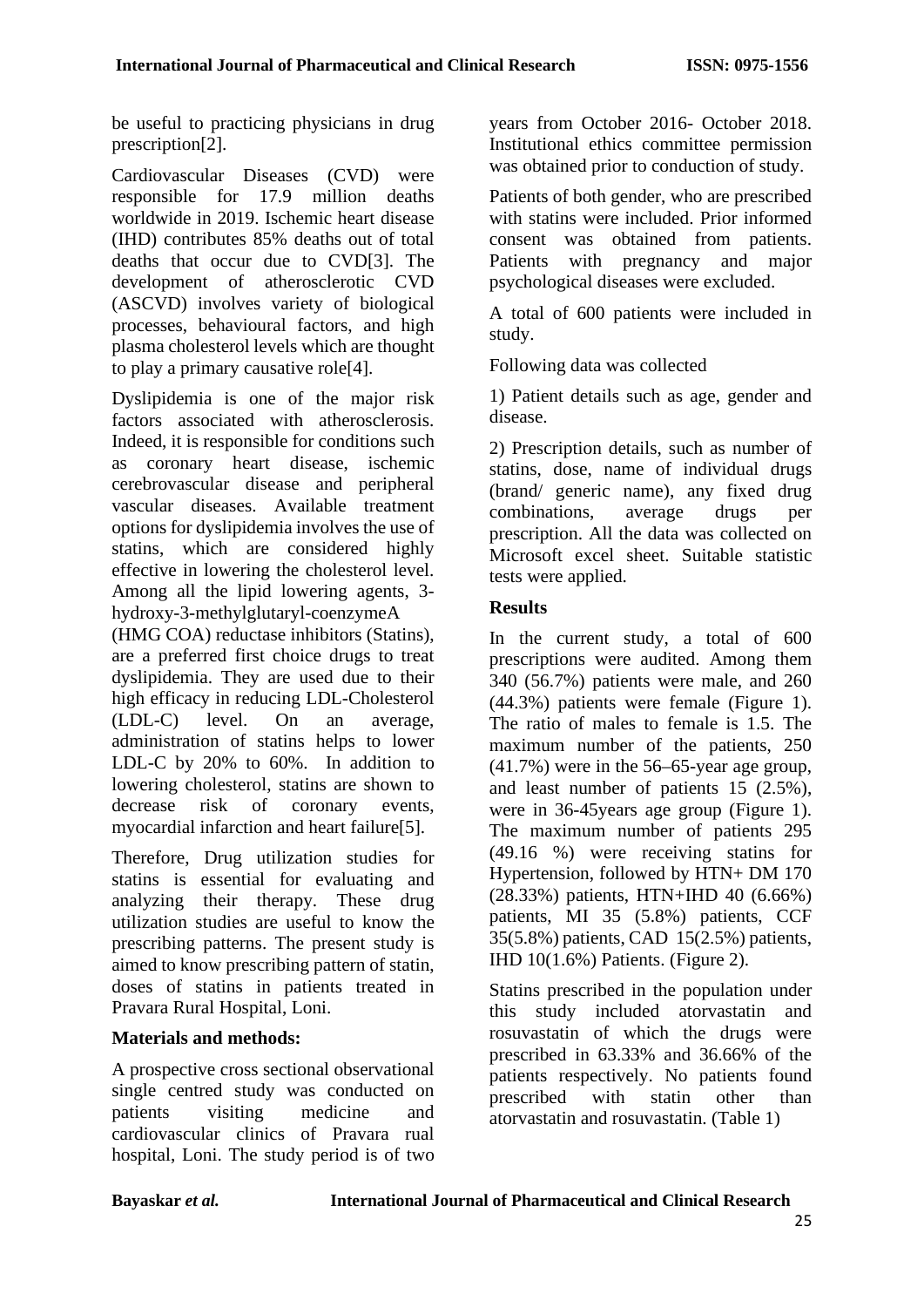In our study population we found that statins prescribed in fixed dose combination were in 460 (76.67%) number of patients while statins that prescribed as only statins were in 140 (23.33%). (Figure 3)

Atorvastatin and Rosuvastatin was prescribed in the hospital under different brand names which included Ecosprin-AV (Atorvastatin) prescribed in - 33.33% (In 200 patients out of 600) followed by Rosutar Gold (Rosuvastatin) -32.5% (195 patients). Atorva (Atorvastatin)19.16%(115patients),

MactorASP (atorvastatin)10% (60patients). Rosulip (rosuvastatin)-4.16% (25 patients). Ramitrova (Atorvastatin)-0.83% (5 patients). (Figure 4)

In the study population we found total number of drugs prescribed were 2627 out of that 2122 that is 80.77 % drugs were prescribed by Brand names while 19.22% drugs were prescribed by Generic names. (Table 2)

In the study population we found number of drugs prescribed per prescription minimum 2 and maximum 6. (Table 3)

In this study population atorvastatin mostly prescribed in 10 mg dose followed by 40 mg dose, while Rosuvastatin mostly prescribed in 10 mg dose followed by 40 mg dose. (Table 4)



**Figure No: 1 Age verses gender distribution**



**HTN**-Hypertension, **CAD**-Coronary Disease, **CCF**-Congestive Cardiac Failure, **IHD**-Ischemic Heart Disease, **MI**-Myocardial Infarction, **DM**-Diabetes Mellitus **Figure 2: Disease wise distribution**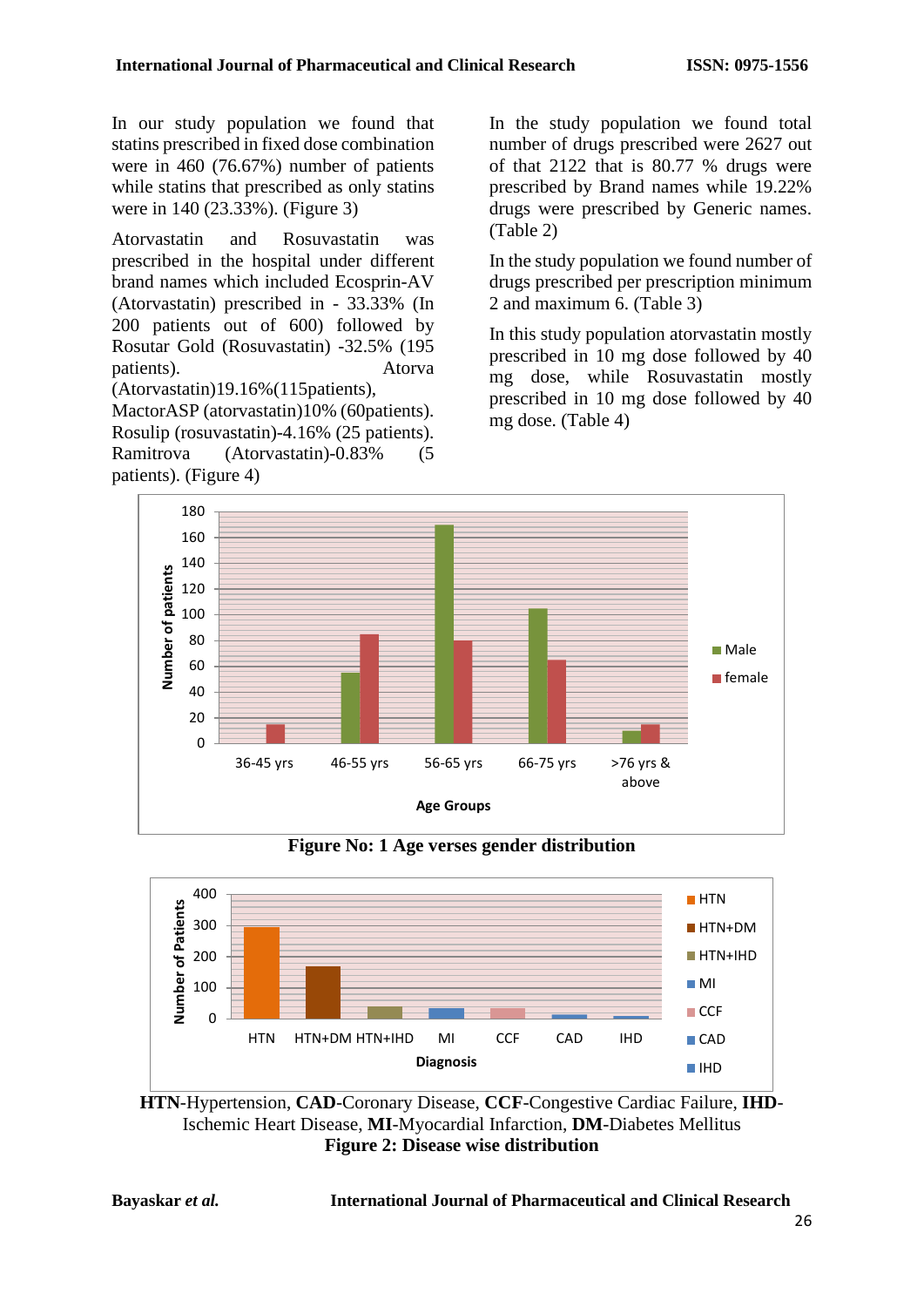| Table 1: Distribution of stating in stau , subjects |                           |              |  |
|-----------------------------------------------------|---------------------------|--------------|--|
| <b>Name of the Statins</b>                          | <b>Number of patients</b> | Percentage % |  |
| Atorvastatin                                        | 380                       | 63.33        |  |
| Rosuvastatin                                        | 220                       | 36.66        |  |
| <b>Total</b>                                        | 600                       | <b>100</b>   |  |

**Table 1: Distribution of statins in study subjects**



**Figure 3: Fixed Dose Combination Verses only statins**



**Figure 4: Brand Wise Distribution of statins in study Subjects**

| Table 2. Distribution of Drugs by Dramu and Generic names |                                                             |                  |  |  |
|-----------------------------------------------------------|-------------------------------------------------------------|------------------|--|--|
|                                                           | Total no of Drugs   Drugs   prescribed   Drugs   prescribed |                  |  |  |
| <b>Prescribed</b>                                         | by brand names                                              | by generic names |  |  |
| 2627                                                      | 2122                                                        | 505              |  |  |
| Percentage %                                              | 80.77                                                       | 19.22            |  |  |

| Table 2: Distribution of Drugs by Brand and Generic names |
|-----------------------------------------------------------|
|-----------------------------------------------------------|

| Table 5. Drug preseribed per Trescription         |  |  |  |  |  |
|---------------------------------------------------|--|--|--|--|--|
| Total no of Drugs   Minimum   Maximum   Mean   SD |  |  |  |  |  |
| <b>Prescribed</b>                                 |  |  |  |  |  |

Per Prescription  $\begin{array}{|c|c|c|c|c|} \hline 2 & 6 & 4.41 & \pm 924 \ \hline \end{array}$ 

|  |  | <b>Table 3: Drug prescribed per Prescription</b> |  |  |
|--|--|--------------------------------------------------|--|--|
|--|--|--------------------------------------------------|--|--|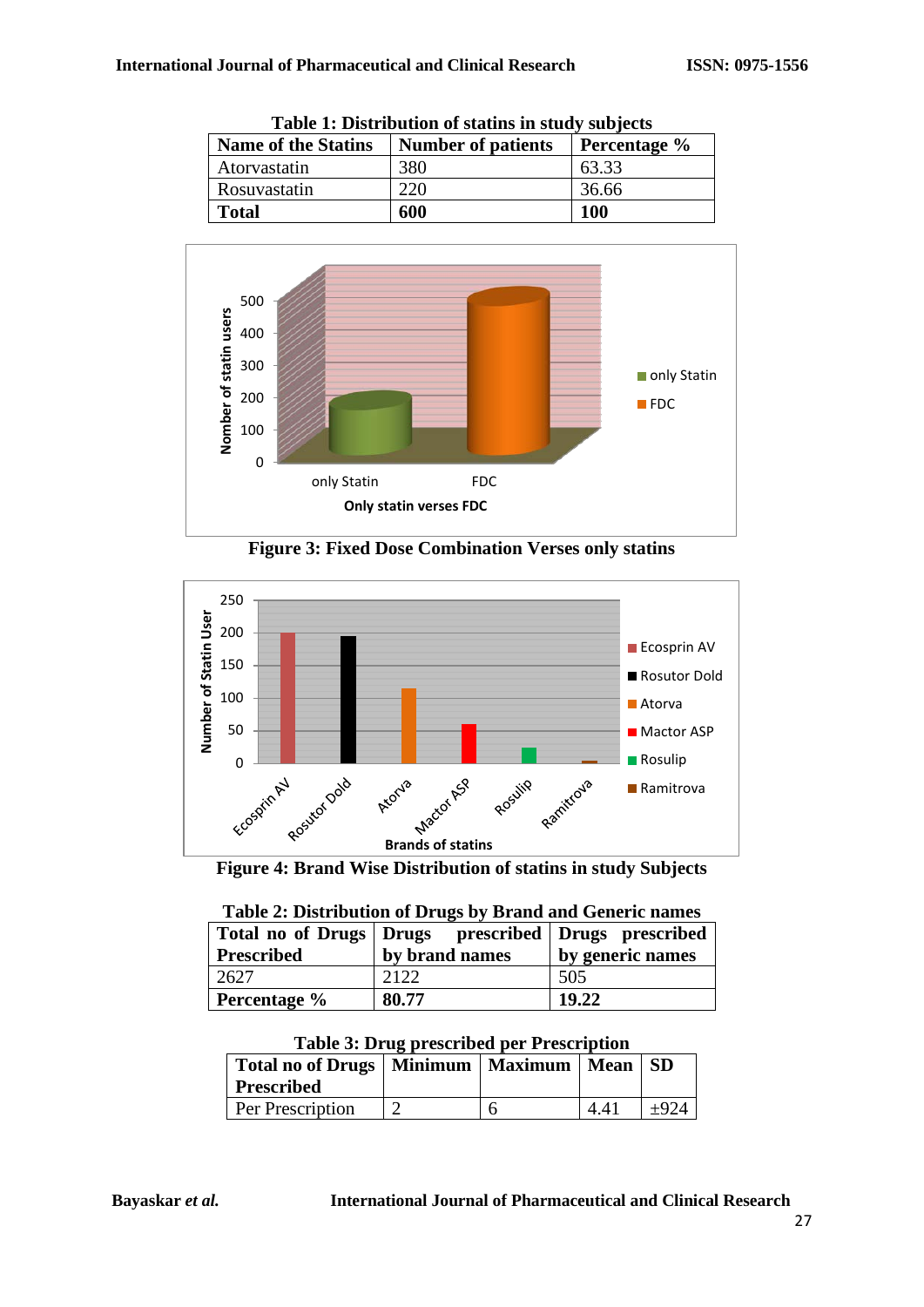|                        | <b>Statin</b>       |       |              |       |
|------------------------|---------------------|-------|--------------|-------|
| Doses of Statins In mg | <b>Atorvastatin</b> |       | Rosuvastatin |       |
|                        | N                   | $\%$  | N            | $\%$  |
| 10                     | 255                 | 67.10 | 195          | 88.63 |
| 20                     | 10                  | 2.63  | 05           | 2.27  |
| 40                     | 90                  | 23.68 | 20           | 9.09  |
| 80                     | $25*$               | 6.37  |              |       |
| <b>Total</b>           | 380                 | 100   | 220          | 100   |

**Table 4: Dose Wise Distribution of statins in study subjects**

**Note: \*** indicates Atorvastatin was prescribed more often in higher doses as compared to Rosuvastatin  $(p<0.001)$ 

### **Discussion:**

During past few years numerous drug utility studies have been conducted worldwide to make drugs safer and more effective. Such types of drug utilization studies are helpful to determine the pattern of prescription and rationality of drug use. The present study was conducted to find out prescribing pattern of drugs used in cardiovascular clinic in tertiary care hospital. Drug related records of 600 patients were audited over period of 2 years to know the utilization of HMG-COA reductase inhibitors in a tertiary care hospital (PRH). Analysis of our data revealed that the male to female ratio is 1.5 in present study and is almost similar to the reports by Helali A *et al[6]*, Sreedevi *et al.[7],* Gupta S *et al.[2],* Molnar *et al.[8].*

We found that statins have been prescribed for patients with age range of 39-80 years. Similar results were found in the study done by Praveen K.G, *et al.[9],* Shiva, et *al*.[1] Estari M. *et al.[10].*

In our study subjects most of the males i.e. 170(50.0%) come under the age group of 56-65 years, while maximum number of females i.e. 85(32.7%) come under the age group of 46-55years. Similar results were reported by Gupta S. *et al.[2]*, Pilai PG *et al.[11],* Muhit MA *et al.[12].*

Atorvastatin was prescribed statin in 63.34% of total patients and rosuvastatin in 36.66 % patients. This finding correlates

with the study results of Muhit M A *et al.[12]* ( where they found atotvastatin and rosuvastatin and simvastatin were the only statins used, among them atorvastatin was used mostly in 75.4% rosuvastatin in19.62% and simvastatin used in 4.97%) Prasad A *et al.[13].*

The statins in the form of various fixed dose combinations were prescribed in 460 (76.67%) patients while atorvastatin or rosuvastatin alone to 140 (23.33%). Among patients prescribed FDC the atorvastatin was prescribed in 265 patients and atorvastatin alone in 115 patients. Rosuvastatin in the form of FDC was prescribed in 195 patients and rosuvastatin alone in 25 patients. Our study results do not correlate with study results of Gupta S *et al[2]* where maximum patients (65%) were prescribed with statins alone and remaining were prescribed in the form of FDCs.

This study shows that atorvastatin either alone or in combination is the most preferred agent in PRH, Loni. Among the various atorvastatin combinations, the FDC of atorvastatin 10 mg + aspirin 75 mg was prescribed in 260 patients and FDC containing atorvastatin  $10$  mg+ aspirin  $75 +$ ramipril 5 mg was prescribed only in 5 patients. The brand name Ecosprin AV was prescribed to 33.33% of total patients receiving atorvastatin and rosuvastatin, while 52.63% of patients receiving atorvastatin. Thus, Ecosprin AV turned out to be most preferred FDC of atorvastatin in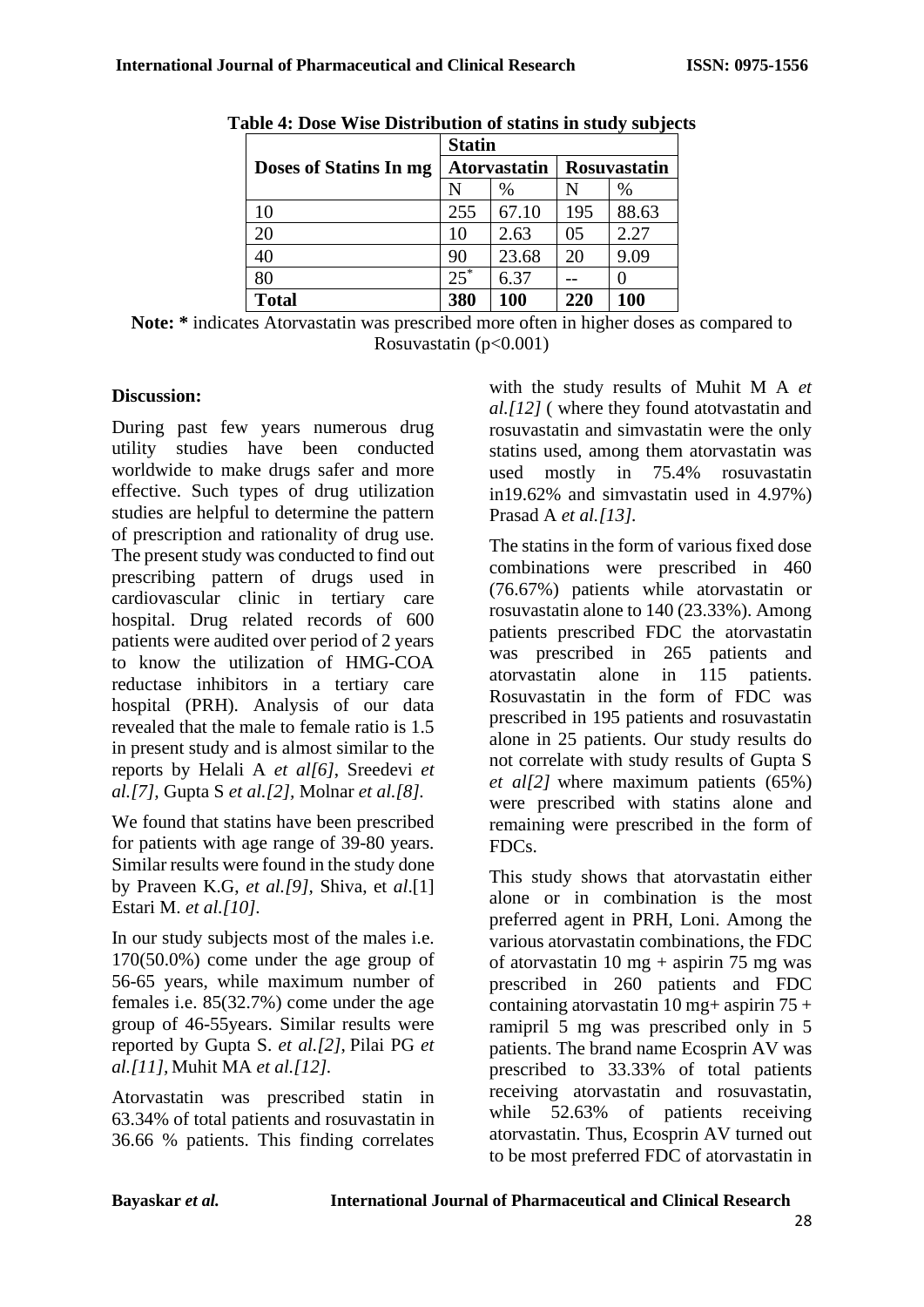PRH Loni. Rosuva statin was prescribed by brand name Rosutor Gold to 32.5% of total patients receiving statins, while 88.63% of patients receiving rosuvastatin. Our study results differ from the study results of the Praveen KG *et al.[9]* where they found Atorva was the major brand of atorvastatin and Rosuvas of Rosuvastatin.

The most commonly prescribed dose of atorvastatin was found to be 10 mg/day, comprising of 67 % followed by 40 mg/day to 23.68%. The dose of rosuvastatin most commonly prescribed was also 10 mg/day which comprised of 88.63%. Our study results are similar to the results of the study done by Nikhil Raj PV[14] and like Praveen K.G *et al.[9]*. It is therefore concluded that the most commonly prescribed dose of either atorvastatin or rosuvastatin is 10 mg/day.

Our study shows that average number of drugs prescribed per patient was 4.41. Average number drug prescribed differs from 6.1 reported by Gupta S *et al.[2].*

## **Conclusion:**

Current study mainly focuses on prescription pattern of hypolipidemic drugs, few points can be highlighted. Hypertensive patients are more commonly prescribed with hypolipidemic drugs. Among the hypolipidemic, statins more specifically atorvastatin which is either prescribed monotherapy or fixed dose combinations. These drug utilization and evaluation studies are required to assess the rational use of drugs. Hence such periodic studies will be helpful in revision of guidelines accordingly. Furthermore, studies on drug compliance and adverse drug reactions of statins will be more helpful to assess the long-term effects of statins on quality of life of patients.

## **Reference:**

1. Siva S, John SM, Roshan M. Drug Utilization Evaluation of HMG-COA Reductase Inhibitors in a Tertiary Care Teaching Hospital. Indian Journal of Pharmacy Practice. 2017;10(4).

- 2. Gupta S, Kumar R, Kumar D, Bhat S, Kumar D, Bhat NK, Mahajan S. Study of prescribing patterns of hypolipidemic agents in a tertiary care teaching hospital in North India.<br>National Journal of Physiology, National Journal of Physiology, Pharmacy and Pharmacology. 2017;7(2):198.
- 3. World Health Organization Fact Sheet: [https://www.who.int/en/news](https://www.who.int/en/news-room/fact-sheets/detail/cardiovascular-diseases-(cvds))[room/fact-sheets/detail/cardiovascular](https://www.who.int/en/news-room/fact-sheets/detail/cardiovascular-diseases-(cvds))[diseases-\(cvds\).](https://www.who.int/en/news-room/fact-sheets/detail/cardiovascular-diseases-(cvds))
- 4. Davies JT, Delfino SF, Feinberg CE, Johnson MF, Nappi VL, Olinger JT, Schwab AP, Swanson HI. Current and emerging uses of statins in clinical therapeutics: a review. Lipid insights. 2016 Jan;9: LPI-S37450.
- 5. Hsieh HC, Hsu JC, Lu CY. 10-year trends in statin utilization in Taiwan: a retrospective study using Taiwan's National Health Insurance Research Database. BMJ open. 2017 May 1;7(5):e014150.
- 6. Helali AM, McLay J, Mohamed IN. Prescribing trends of statins in Scotland: A drug utilization study. Bangladesh J Pharmacol. 2013 Jan 1; 8:401-09.
- 7. Sreedevi K, Rao JV, Fareedullah MD, Vijayakumar S. A study on prescription pattern of statins in cardiovascular disease. Der Pharmacia Lettre. 2011;3(3):393-6.
- 8. Molnar AO, Coca SG, Devereaux PJ, Jain AK, Kitchlu A, Luo J, Parikh CR, Paterson JM, Siddiqui N, Wald R, Walsh M. Statin use associates with a lower incidence of acute kidney injury after major elective surgery. Journal of the American Society of Nephrology. 2011 Apr 14: ASN-2010050442.
- 9. Praveen KG, Arun K. Drug utilization and evaluation of HMG-co Areductase inhibitors in tertiary care teaching hospital. Indian journal of pharmacy practice. 2013;6(4).